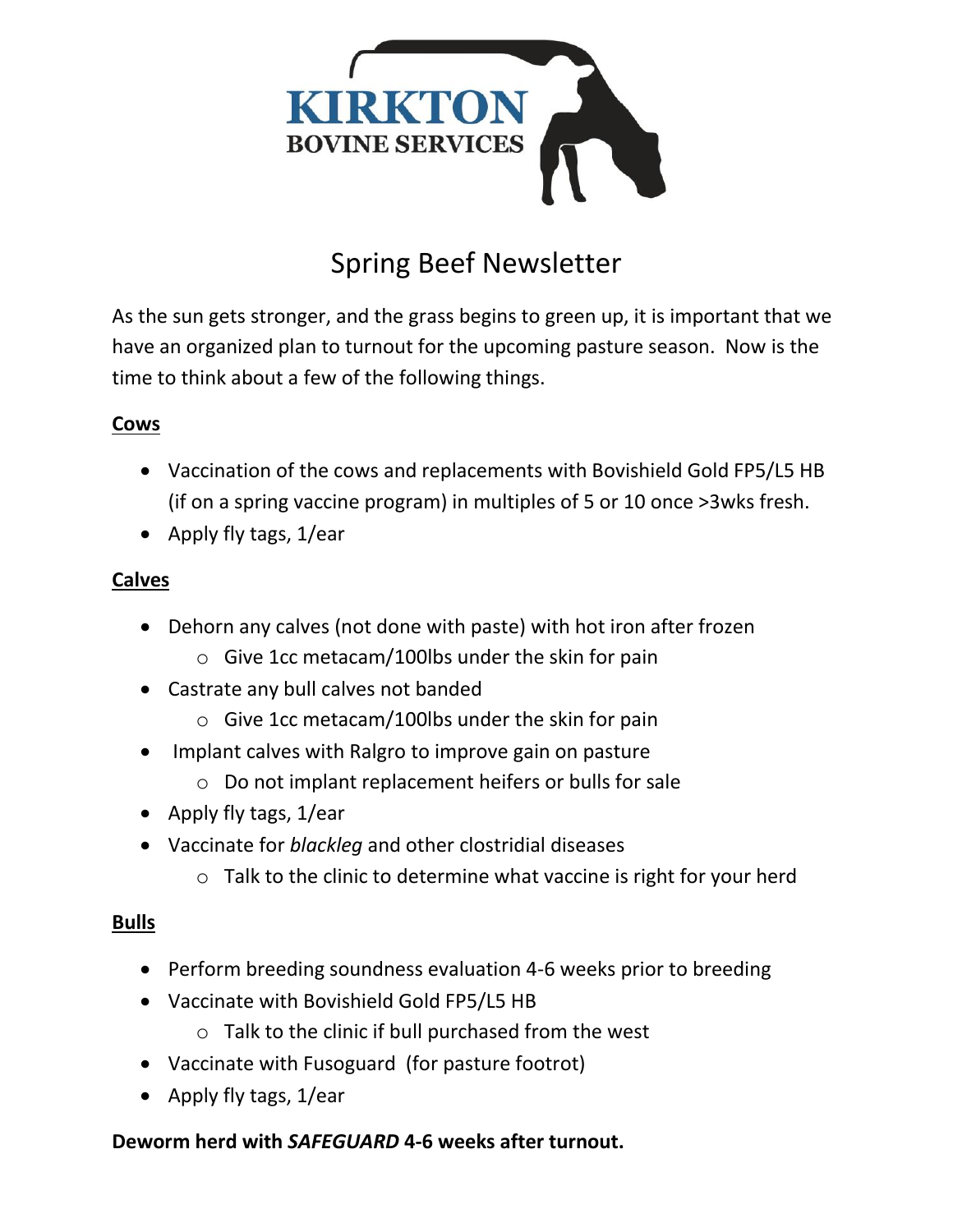We came across this article by Glenn Selk from Oklahoma State. He has a few simple management procedures (other than a breeding soundness exam) that you can do involving the bulls to increase the likelihood of a high pregnancy percentage among the cows.

Any producer that purchases a young, highly fitted or conditioned bull should plan to gradually reduce the fleshiness of the bull before the breeding season. To let these bulls down, it is a good practice to start them on a ration that is not too dissimilar to the one to which they have been accustomed, but that the concentrate portion is 60 to 70 percent of their previous intake. The amount of grain can be reduced at the rate of about 10 percent per week until the desired level is achieved. At the same time, substitutions should be made in the form of quality forages--such as high quality grass hay or alfalfa hay. Ideally, this letdown should be completed prior to the time bulls are turned out. Dramatic nutritional changes can have an adverse effect on semen production, so it is important that these ration modifications be done gradually. Producers need to try to keep the total diet of these young bulls at, or near, 12% crude protein. Therefore the forage needs to be excellent quality. Allow the change of diets to take place gradually, instead of allowing a rapid condition and weight loss during the first of the breeding season, which could be reflected in a reduced calf crop next year.

Other bull management strategies include the following:

- 1. In multi-sire pastures, make certain that the bulls that will be pastured together have been in a common trap or pasture prior to the breeding season. Bulls WILL establish a social hierarchy. It is better to get this done before the breeding season begins rather than wait until they are first placed with the cows.
- 2. Put young bulls with young bulls and mature bulls with mature bulls. Mixing the ages will result in the mature bull dominating the younger bull completely, and in some instances causing a serious injury. If the plan is to rotate bulls during the breeding season, then use the mature bulls first, and follow with the yearling bulls in the last third of the breeding season. In this way, the young bulls will have fewer cows to settle, and will be 1 - 2 months older when they start breeding.
- 3. Check the feet and have hoof trimming completed at least 30 days prior to the start of the breeding season to avoid lame or sore-footed bulls at the important beginning of the breeding season.

#### **Glenn Selk, Oklahoma State University Extension**